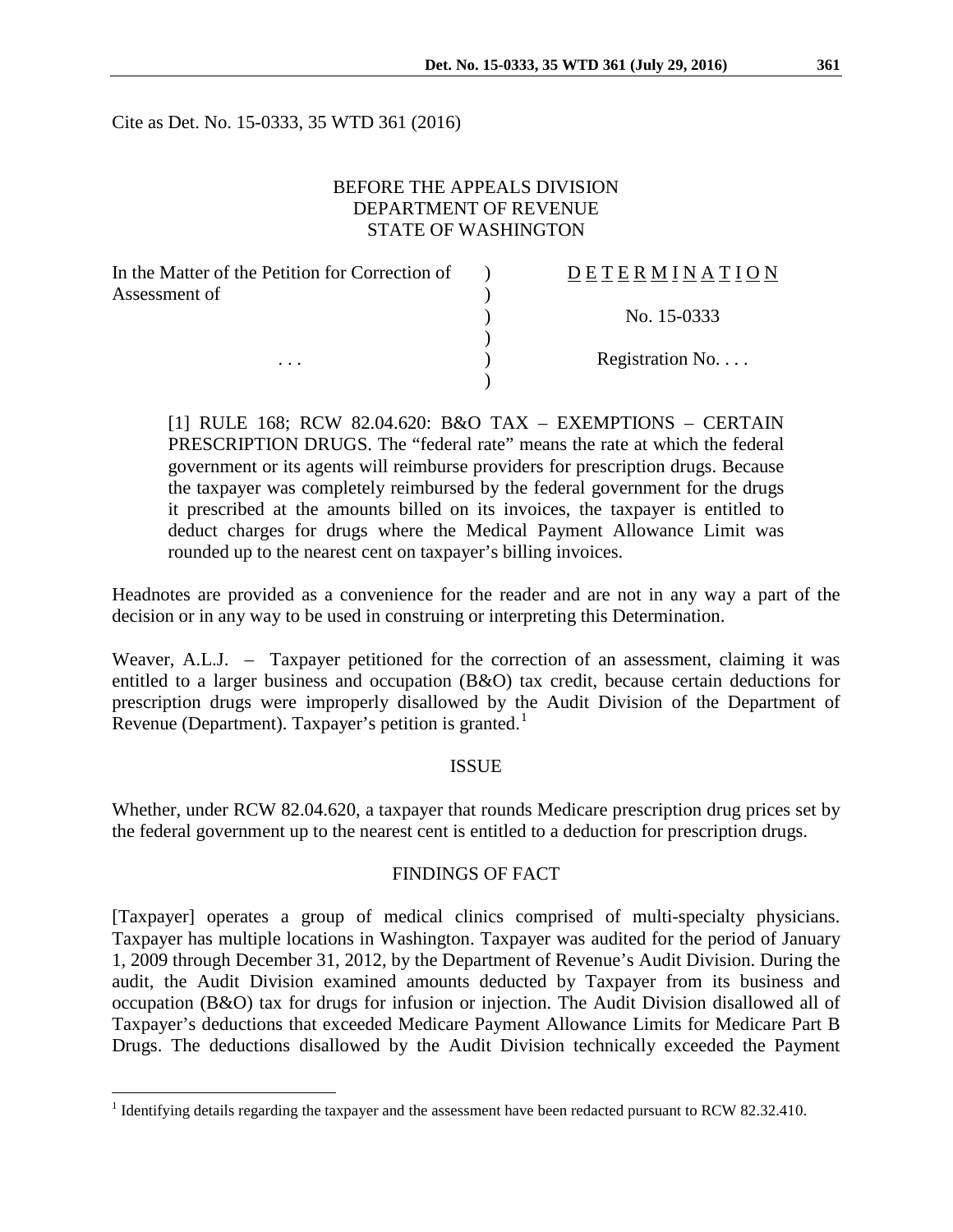Allowance Limits, because the Taxpayer rounded the amounts it was billing for drugs for infusion or injection to the nearest full cent.

The Payment Allowance Limits for Medicare Part B Drugs are disseminated by the Centers for Medicare & Medicaid Services (CMS). As an illustration, we list the Payment Allowance Limits<sup>[2](#page-1-0)</sup> for three selected drugs here:

| <b>Short Description</b>                     | Payment Limit               |
|----------------------------------------------|-----------------------------|
| Rabies vaccine (im) (HCPCS Code 90675)       | $\text{\$} \dots$ (for 1ML) |
| Pneumococcal vaccine (HCPCS Code 90732)      | $\ldots$ (for .5 ML)        |
| Flu Vaccine (6-35 mo, im) (HCPCS Code 90657) | (for $0.25$ ML)             |

As evidenced by these examples, the Payment Allowance Limits are set to three places after the decimal point. Taxpayer used the Payment Allowance Limits to set its pricing for the drugs it sold to patients for infusion or injection.

Because Taxpayer does not bill to the thousandth of a dollar, Taxpayer, on its billing invoices, rounded the amounts set in the Payment Allowance Limits to the nearest cent. This practice is what caused the Audit Division to disallow certain of Taxpayer's deductions. Where the Payment Allowance Limit ended in a number in the final decimal place of 4 or less, Taxpayer rounded down to the nearest cent. Where the Payment Allowance Limit ended in a number in the final decimal place of 5 or more, Taxpayer rounded up to the nearest cent. When Taxpayer rounded down, the Audit Division allowed the deduction. When Taxpayer rounded up, the Audit Division did not.

The CMS prepared a Medicare Claims Processing Manual to assist medical clinics on how to process claims. Paragraph 20.1 of that Manual reads, in relevant part, as follows:

# **20.1 – MMA Drug Pricing – Average Sales Price (Rev. 1513; Issued: 05-23-08; Effective/Implementation Date: 06-23-08)**

. . . . The  $ASP<sup>3</sup>$  $ASP<sup>3</sup>$  $ASP<sup>3</sup>$  pricing file shall contain 3 places after the decimal point in the currency field for the ASP file and contractors shall load the ASP file including 3 places after the decimal point. Contractors shall carry 3 places after the decimal point for the calculation of the amount due for a line item for each covered drug, then follow standard rounding procedures in determining the final allowance for that line item. The final allowed amounts will continue to carry 2 places after the decimal point.

*Medicare Claims Processing Manual*, U.S. Centers for Medicare & Medicare Services, Rev. 3085 (Oct. 3, 2014), Chapter 17, ¶ 20.1. Taxpayer states that it followed these procedures in its billing practices.

<span id="page-1-0"></span> <sup>2</sup> These amounts come from the Payment Allowance Limits for Medicare Part B Drugs, effective July 1, 2015 through September 30, 2015.<br> $3$  Average Sales Price

<span id="page-1-1"></span>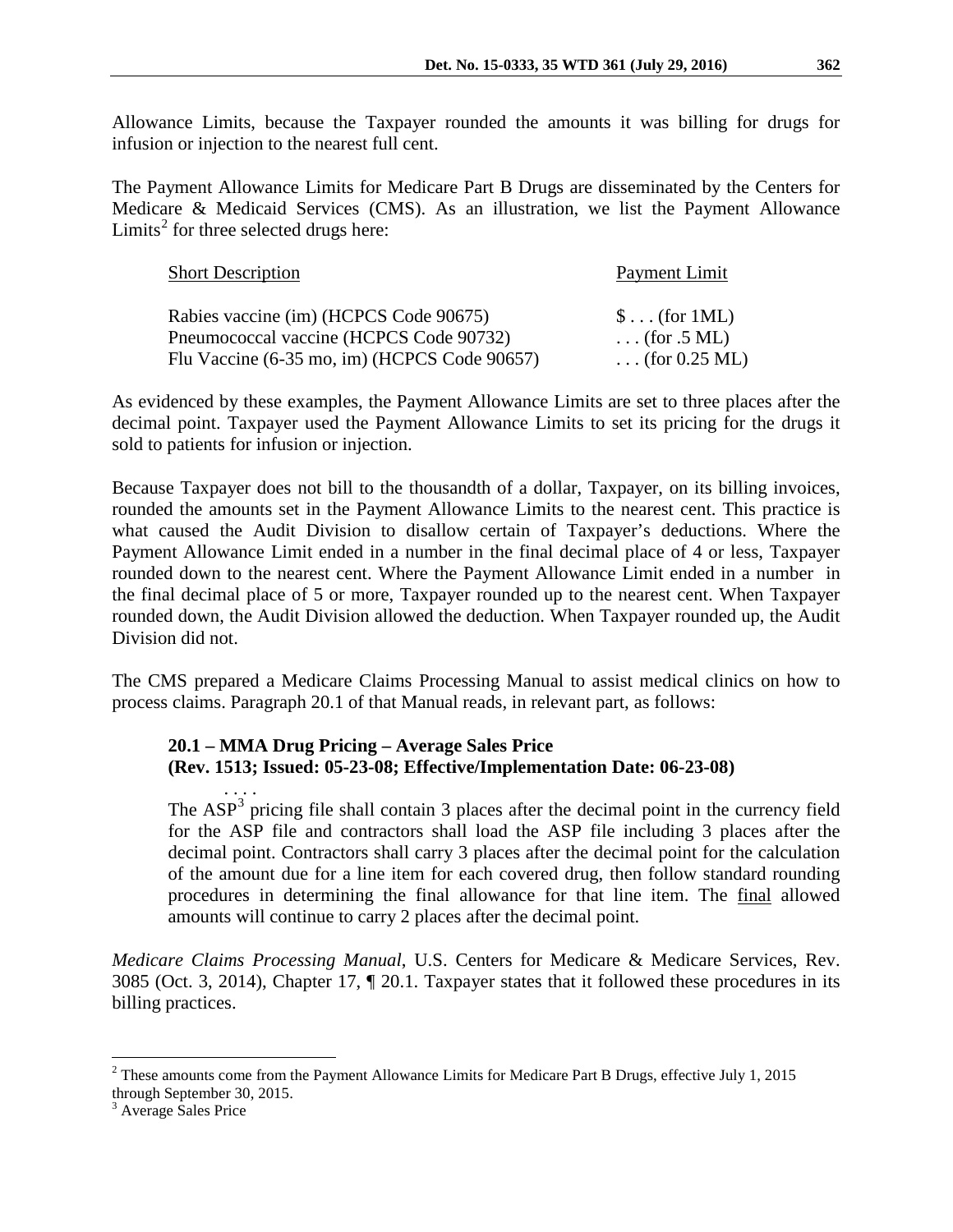Moreover, Taxpayer sought reimbursement from Medicare or the Washington Basic Health Plan for all of the invoiced drugs. Taxpayer received reimbursement for all of the drugs at issue in the appeal. In other words, Medicare reimbursed Taxpayer at the amounts it billed on its invoices in full, even when Taxpayer rounded up to the nearest cent.

On September 5, 2013, the Audit Division issued Assessment No. . . . , in the amount of \$ . . . , which included \$ . . . in use tax/deferred sales tax, a credit of \$ . . . in service and other activities B&O tax, and \$ . . . in interest. Taxpayer appealed this assessment arguing that its credit for service and other activities B&O tax was incorrectly reduced as a result of the Audit Division's disallowances.

## ANALYSIS

RCW 82.04.220 imposes the business and occupation ("B&O") tax "for the act or privilege of engaging in business activities." Persons, such as Taxpayers, who are engaged in a service business or business that is not specifically taxed under another B&O tax classification, are generally required to pay B&O tax under RCW 82.04.290(2), measured by the "gross income of the business."

RCW 82.04.620 provides a prescription drug deduction, and reads as follows:

# **Exemptions — Certain prescription drugs.**

In computing tax there may be deducted from the measure of tax imposed by RCW 82.04.290(2) amounts received by physicians or clinics for drugs for infusion or injection by licensed physicians or their agents for human use pursuant to a prescription, but only if the amounts: (1) Are separately stated on invoices or other billing statements; (2) do not exceed the then current federal rate; and (3) are covered or required under a health care service program subsidized by the federal or state government. The federal rate means the rate at or below which the federal government or its agents reimburse providers for prescription drugs administered to patients as provided for in the medicare, part B, drugs average sales price information resource as published by the United States department of health and human services, or any successor index thereto.

RCW 82.04.620. In this case, there is no dispute that prongs (1) and (3) of the statute are met. The only issue is whether the amounts stated on Taxpayer's invoices or billing statements that were disallowed as deductions by the Audit Division exceeded the "then current federal rate."

WAC 458-20-168 (Rule 168) is an administrative rule promulgated for guidance in interpreting RCW 82.04.620. It reads, in relevant part, as follows:

(j) **Prescription drugs administered by the medical service provider.** RCW 82.04.620 allows a deduction from the measure of tax for reporting under the service and other activities classification of the B&O tax (RCW 82.04.290) for amounts earned by physicians or clinics for drugs for infusion or injection by licensed physicians or their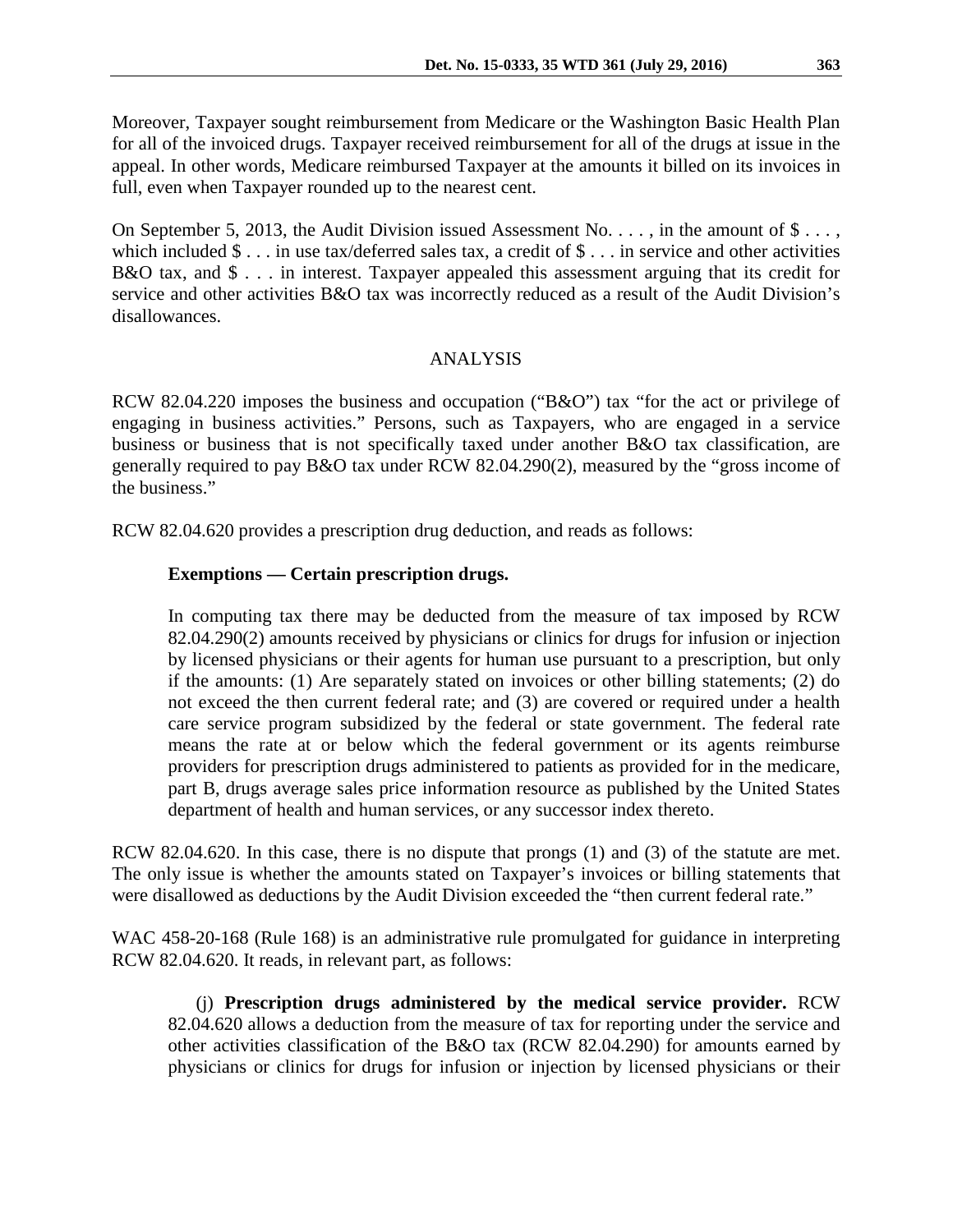agents for human use pursuant to a prescription. This deduction only applies to amounts that:

(i) Are separately stated on invoices or other billing statements;

(ii) Do not exceed the then current federal rate; and

(iii) Are covered or required under a health care service program subsidized by the federal or state government.

For the purpose of this deduction only, amounts that "are covered or required under a health care service program subsidized by the federal or state government" include any required drug copayments made directly from the patient to the physician or clinic.

(A) **"Federal rate" means the rate at or below which the federal government or its agents reimburse providers for prescription drugs administered to patients as provided for in the medicare, Part B, drugs average sales price information resource as published by the United States Department of Health and Human Services, or any index that succeeds it.**

(B) The deduction is available on an "all or nothing" basis against the total amount earned for a specific drug charge. If the total amount earned by the physician or clinic for a specific drug exceeds the federal reimbursement rate, none of the total amount earned qualifies for the deduction (including any required copayment received directly from the patient). In other words, a physician or clinic may not simply take an "automatic" deduction equal to the federal reimbursement rate for each drug . . . .

Rule  $168(9)(i)$  (emphasis added). ...

"Federal rate" is defined in Rule 168 as "the rate at or below which the federal government or its agents reimburse providers for prescription drugs administered to patients as provided for in the medicare, Part B, drugs average sales price information resource." Rule 168(9)(j). In this case, there is no dispute that the amounts Taxpayer invoiced were reimbursed by the federal government. Indeed, the evidence tends to show that Taxpayer rounded its billings to the nearest cent in the manner instructed by CMS. [*See Medicare Claims Processing Manual*, U.S. Centers for Medicare & Medicare Services, Rev. 3085 (Oct. 3, 2014), Chapter 17, ¶ 20.1.] Therefore, we hold that all of Taxpayer's billings, whether rounded up or down to the nearest cent, meet the definition of the "federal rate," and are therefore, all eligible for the deduction under RCW 82.04.620.

Moreover, in interpreting statutes, courts are to avoid constructions that yield unlikely, absurd, or strained consequences. *See Killian v. Atkinson*, 147 Wn.2d 16, 21, 50 P.3d 638 (2002). "Departure from the literal construction of a statute is justified when such a construction would produce an absurd and unjust result and would clearly be inconsistent with the purposes and policies of the act in question." *State v. McDougal*, 120 Wn.2d 334, 351, 841 P.2d 1232 (1992) (quoting 2A N. Singer, *Statutory Construction*,  $\S$  45.12 ( $4^{\text{th}}$  ed. 1984)). In the context of this case, where the Taxpayer is rounding its drug prescription billings to the nearest cent in the manner prescribed by CMS, we find the Audit Division's denial of the deduction for Taxpayer's drug billings that were rounded up to be contrary to the purposes and policies of the statutory prescription drug deduction.